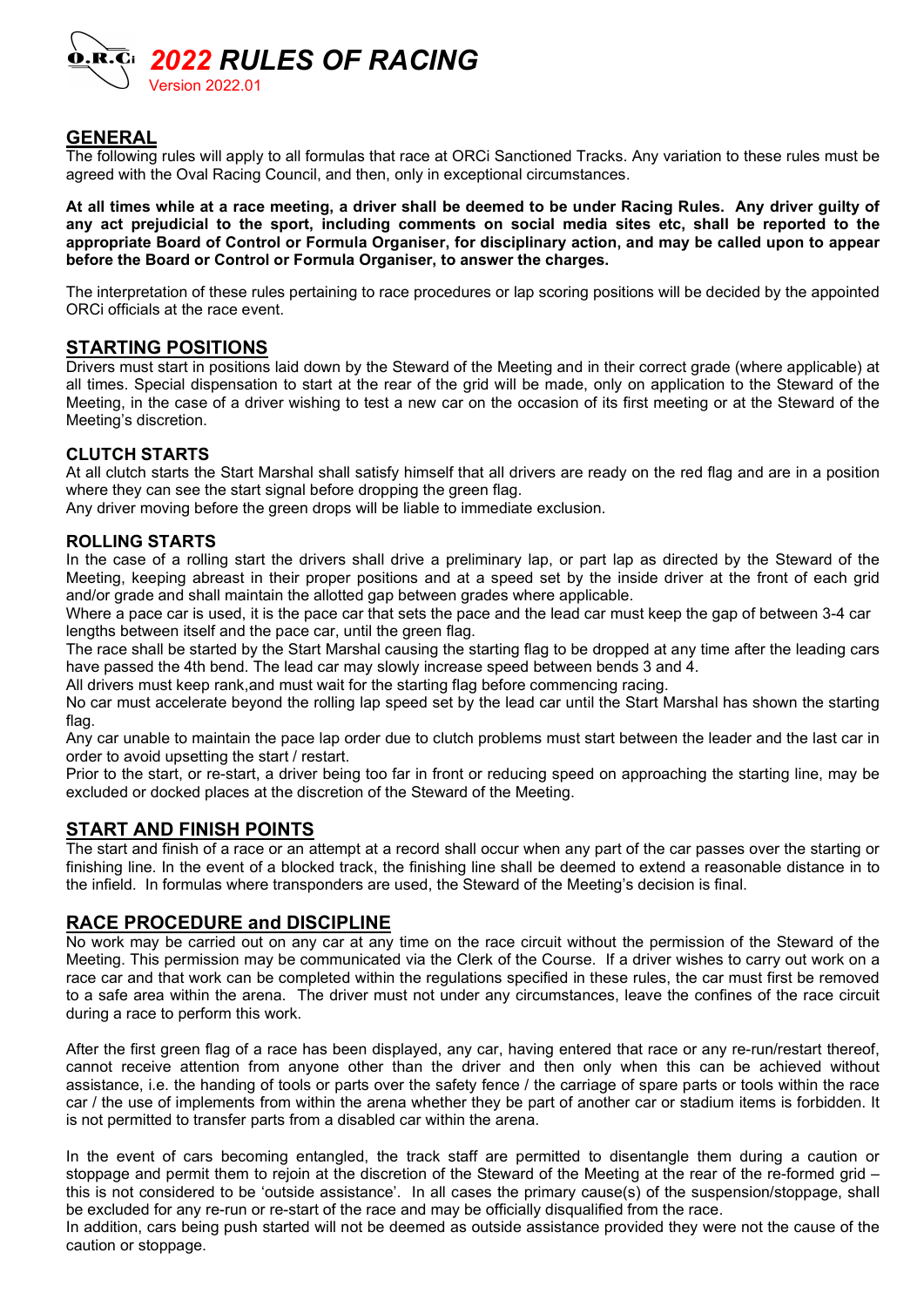Please note that after the first green flag of a race, no additional cars are allowed to take part even if the race is a complete re-run In addition, a car will only be eligible for the re-run/re-start if it was part of that particular race suspension or stoppage.

Drivers who use their car to shield and protect an upturned or damaged car, will not be excluded when the race resumes at the discretion of the Steward of the Meeting, and whenever possible will be re-gridded accordingly.

Please note that the above Race Procedures may be varied via Supplementary Championship Regulations. These are only applicable to the following Championship races: World, British & European. The Supplementary Championship Regulations must be submitted to the ORCi Secretary at least 14 days prior to the event and will be published on the ORCi website and any formula specific website. The regulations must also be circulated in writing to all competitors within the event.

## **SIGNALS**

The following flag signals will apply in all races unless otherwise stated. At some tracks traffic lights may be used to further emphasise the flag signals. The Start Marshal, Steward of the Meeting and Flag Marshals shall apply the following rules to the use of flags during racing:–

The GREEN FLAG indicates the start of the race and will remain until all competitors have passed the start line.

The YELLOW FLAG indicates danger as described below.

- a) During the rolling lap the Start Marshal will show a yellow flag (covering the green flag).
- b) The Start Marshal will begin the race by showing the GREEN FLAG.
- c) (b) Waved yellow flag i.e. Race Suspension:

A Flag Marshal, wishing to inform the Steward of the Meeting of a serious incident or the presence of hazardous objects or material on the track shall do so by using their radio and/or an 'open' yellow flag held above their head, whereupon the Steward of the Meeting may introduce a Race Suspension. Co-ordination between the Steward of the Meeting, Start Marshal and Flag Marshals in these circumstances is critical.

In the event of a major incident (which includes a car rolling onto its side or roof on the track and in the line of racing) or where loose objects or material on the track may constitute a hazard to spectators, competitors or officials, the Steward of the Meeting may bring the whole circuit under RACE SUSPENSION conditions, without the race being stopped (red flagged) by introducing waved yellow flags.

In the event of a wheel becoming detached from a car, immediate race suspension will be invoked.

On introduction of a race suspension. ALL CARS MUST SLOW TO ROLLING LAP SPEED (or stop where the lead car is so instructed) and get into single File. THERE WILL BE NO OVERTAKING. In some circumstances it may be necessary to bring the single file grid to a temporary halt under a race suspension (for example, to ease the movement of recovery/rescue vehicles). Such a temporary halt does not constitute a Red Flag Stoppage. Any driver unlapping them self or breaking rank from the single file, without authorisation, will be immediately excluded from the restart of the race. In this situation, drivers are not permitted to leave the seat of their cars or have anyone touch their car.

It is essential that drivers are aware and make their mechanics aware that they will be excluded should their mechanics enter the arena at this time whether or not they receive assistance. Cars must restart in the same condition as before the Race Suspension. In certain circumstances for safety reasons, the Steward of the Meeting may authorise an official to remove metal etc from a car during a race suspension. In this case this is not considered to be outside assistance.

#### Restart Order (see Table 1)

Cars will be lined up, in preparation for the restart, in the on-track order prevailing prior to the race suspension (yellow flags) or race stoppage (red flags). Any lapped cars in-between those occupying the top six positional places in the race will be sent around the track, in the direction of racing, to the rear of the grid, and will be credited with regaining one lap back in the race. If a driver occupies a place in the top six but is a lap(s) down on the leader they will gain a lap by being sent to the back of the grid but will not have the backmarking drivers removed between themselves and the other front runners. No driver will gain more than one lap back in the race. This means that when the race is restarted at least the top six cars (provided they are all on the lead lap at the time of the stoppage) will be in positional order on the track without any back-markers in between.

A driver must NOT un-lap themselves unless instructed to by an official. Any driver un-lapping themselves without permission will be liable to exclusion from the restart.

#### Incorrect Exclusion

The Steward of the Meeting is empowered to re-instate any driver being, in their opinion, incorrectly taken out of the race during a suspension or stoppage.

During a rolling Race Suspension, manual lap scoring is suspended, and electronic lap scoring will utilise the 'noncounting' yellow flag system, to ensure that the appropriate number of racing laps are raced.

The race can only be restarted by the Start Marshal showing the green flag to the Race Leader. The green flag will be withdrawn after all cars have passed the Start Marshal.

The RED FLAG is used to denote that the race has been stopped. All drivers must, with care, slow down immediately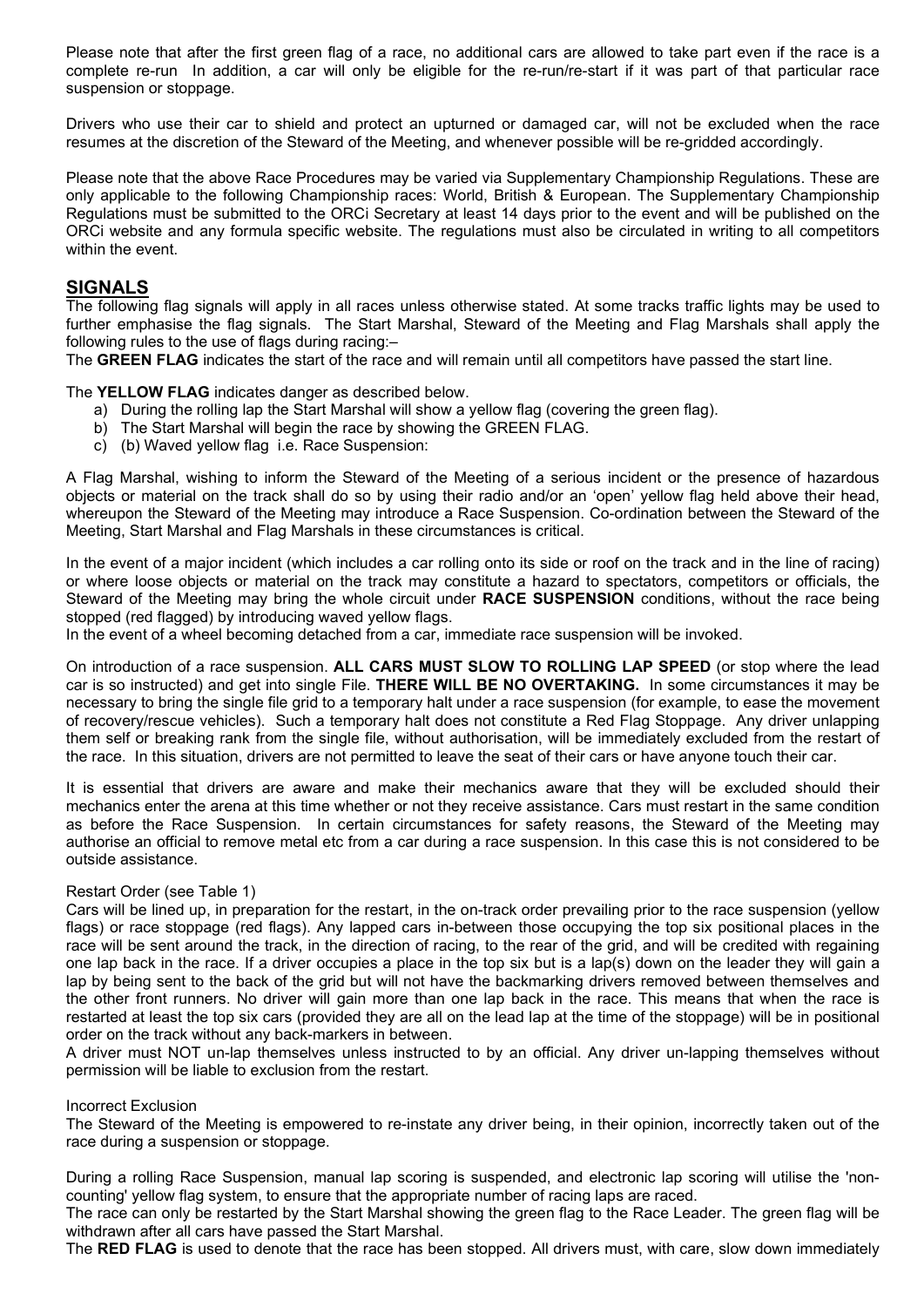and STOP as soon as possible (recommended within one quarter of a lap). Cars will then remain stationary, to neutralize the track, until the Clerk of the Course gives instruction to reform on the grid or leave the track, (see rule STOPPAGES). Failure to comply with a red flag will result in exclusion, at the discretion of the Steward.

The CHEQUERED FLAG indicates completion of the required number of laps. It will be the intention for all races to be run to their full published distance, wherever possible. The Chequered Flag shall be waved at the first driver to complete the race distance and held out until cars for paid and/or points places in the race have completed the race distance. Drivers having received the Chequered Flag must continue at race speed until the red flag in conjunction with the chequered flag is displayed, otherwise they may incur a penalty. Race conditions and rules apply until the red flag is shown with the chequered flag.

RED & CHEQUERED FLAGS (waved together) means the end of the race. All cars to slow down with care, to make their way to the Pit Gate. Any offence committed on track after this time will render the driver liable to a penalty.

The BLACK FLAG is shown to a car that has been disqualified and which must retire from racing immediately to the infield, with care.

The **BLUE FLAG** indicates to a driver that they must hold their line (inside or outside) as there is a much faster car behind that is trying to overtake. (Non Contact Formulas only). This flag will be given to a driver a maximum of 3 times. If the blue flag has been waved on consecutive laps for a maximum of 2 laps, on the third lap, if the driver has failed to comply the BLUE & WHITE STRIPED flag will come into effect. A BLUE & WHITE STRIPED flag will be shown which will indicate that the driver must give up their position to the car behind. Failure to do this will result in a black flag being shown – driver disqualified.

The WHITE FLAG WITH a RED CROSS (X) is a TECHNICAL DISQUALIFICATION FLAG. This is used to signal to a driver that they have a problem with their car and must immediately retire to the infield, with care.

The WHITE FLAG WITH BLUE SPOT. Used to warn drivers that there is oil or slippery fluids on the track. However racing may continue.

A LAP BOARD indicating the number of laps remaining to be completed must be displayed by the Start Marshal over a minimum of the last three laps.

# STOPPAGES (Red Flag)

A race may only be stopped on instruction from the Steward of the Meeting, in the interests of safety or other contributory factors (Time Limit) etc. It shall be the intention, whenever possible, to run all races to a conclusion over the published race distance. The Promoter reserves the right to call a result AT ANY TIME.

The race may be stopped if the pits gate has to be opened to facilitate entry to the track of either an ambulance or breakdown vehicle, although this can also be done under a yellow flag at the Steward of the Meeting's discretion.

- a) If any race is stopped after the first 3 laps then the race shall be restarted and run over the balance of laps outstanding to the leading car.
- b) Restart Order (see Table 1)

Cars will be lined up, in preparation for the restart, in the on-track order prevailing prior to the race suspension (yellow flags) or race stoppage (red flags). Any lapped cars in-between those occupying the top six positional places in the race will be sent around the track, in the direction of racing, to the rear of the grid, and will be credited with regaining one lap back in the race. If a driver occupies a place in the top six but is a lap(s) down on the leader they will gain a lap by being sent to the back of the grid but will not have the backmarking drivers removed between themselves and the other front runners. No driver will gain more than one lap back in the race. This means that when the race is restarted at least the top six cars (provided they are all on the lead lap at the time of the stoppage) will be in positional order on the track without any back-markers in between.

A driver must NOT un-lap themselves unless instructed to by an official. Any driver un-lapping themselves without permission will be liable to exclusion from the restart.

Incorrect Exclusion

The Steward of the Meeting is empowered to re-instate any driver being, in their opinion, incorrectly taken out of the race during a suspension or stoppage.

- c) In the event of no cars having completed more than 3 laps of the total distance, the race shall be re-run. Note that a temporary halt under yellow flags (caution) is not the same as a stoppage under red flags.
- d) The only cars permitted to take part in any re-run shall be those having taken part in any/all other restart(s) immediately prior to the stoppage. A car missing taking part in a restart shall not be eligible to compete in any subsequent restart of the same race.
- e) A driver is permitted to leave his car during a red flag period but any work performed must be authorised by the Steward of the Meeting.

## **SAFETY**

It is an offence for a driver to push, or work on his car within the arena while a race is in progress. It is the driver's responsibility to ensure that current health and safety legislation is adhered to when in the pits area.

Tyre buffing is allowed only by the use of a manual surform (the wheel/tyre must be still), i.e. not mechanically turning. The buffing of tyres in the pits on an electric motor or running on a car is strictly forbidden.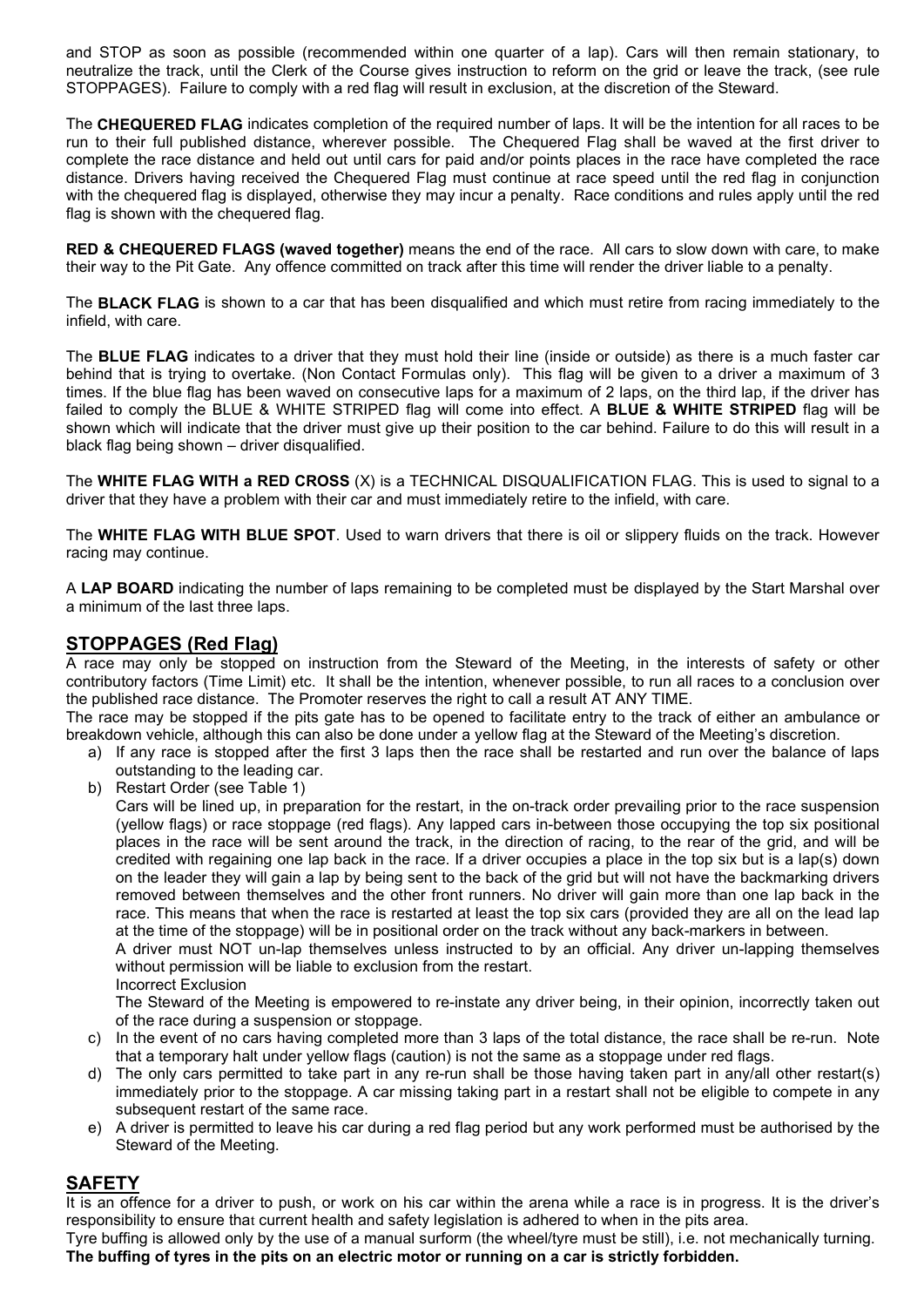The speed of any vehicle when not in race mode is safe walking pace at all times (some circuits will implement the use of a Pace Car to control this speed)

## DISQUALIFICATION and PENALTIES

Drivers will be penalised (and may be disqualified) for unnecessarily cutting across the infield or for gaining advantage by leaving the track to pass an opponent. A penalty will be imposed for:-

- a) Unnecessarily cutting across the infield.
- b) Gaining advantage by leaving the track to pass an opponent. This will include the illegal use of kerbs.
- c) Breaking the rolling lap to gain advantage either by gaining places or by deliberately holding up the start.
- d) Leading a Start or Re-Start at too fast a speed.

A driver suffering a flat tyre may receive a technical disqualification (see above) at the discretion of the Steward of the Meeting, having due regard to the number of laps still to run.

If a driver is penalised for more than one incident during a race or a meeting, the Steward of the Meeting may, at their discretion, disqualify the driver from the rest of the meeting and/or report the driver to the Board of Control or Formula Organiser.

The offending driver may be fined or suspended from driving at future meetings, the amount and period to be decided by the appropriate Board of Control or Formula Organiser.

If a driver, convicted of an offence has a period of their ban suspended, that suspended ban is automatically triggered if the driver is found guilty of an offence of the same nature – i.e. On Track/Racing; Technical; or Behavioral.

## FENCING

Different classes of oval racing may have their own formula-specific rulings on Fencing.

## END OF RACE

A race shall be deemed ended when the cars for paid and/or points places in the race have completed the race distance. Drivers must continue racing until the Red and Chequered flags are displayed together before slowing down. They must not slow down when only the chequered flag is shown. Drivers who do this may be penalised.

## INTERPRETATION OF RULES

Decisions of Officials on interpretation of the rules pertaining to race procedures or lap scoring positions, shall be considered Final. At all times, while on the track, a driver shall be deemed to be under Racing Rules.

## AGE LIMITS

### Junior Formulas

In Junior Formulas the upper and lower age limits are set by the organising Promoter or Association. I.e. in ORCi Ministox the lower age limit is 11 years and drivers must leave the formula prior to their 16th Birthday.

Other junior formulas may have other upper and lower age limits determined by the organising ORCi Promoter or Association.

NB. All drivers under the age of 18 years must have their Licence Application guaranteed by the parent or legal guardian - proof of guardianship may be required.

### Senior Formulas - Lower age limit

All competitors in a Senior Formula must complete a Medical Self Declaration which is included in their Licence Application Form.

In all Senior Formulas the minimum age for competitors is set at 16 years. No competitor may participate in a Senior Formula prior to their 16th birthday.

NB. All drivers under the age of 18 years must have their Licence Application guaranteed by the parent or legal guardian - proof of guardianship may be required.

### Senior Formulas - Upper age limit

All competitors in a Senior Formula must complete a Medical Self Declaration which is included in their License Application Form.

Drivers who reach the age of 55 may, in certain formula, be asked to pass a Medical Examination conducted by their General Practitioner (GP) before applying for their License. Subsequent annual License applications do not require these Medical Examinations up to the age of 65 unless specifically requested by the ORCi.

All ORCi sanctioned Senior Formulas require drivers to pass a Medical Examination when applying for their License at the age of 65 years and over on an annual basis.

Any fees due for these Medical Examinations must be paid by the applying driver. The Medical Examination should be carried out to a standard similar to that required for Life Insurance. Competitors holding a current HGV license may use this as proof of Medical Condition.

Applications for a License by competitors over 55 years of age who have not held a license in the previous 5 years in the same or similar formula would not normally be granted.

In all cases the ultimate decision as whether a driver may hold a Competition License resides with the ORCi Promoter or Association.